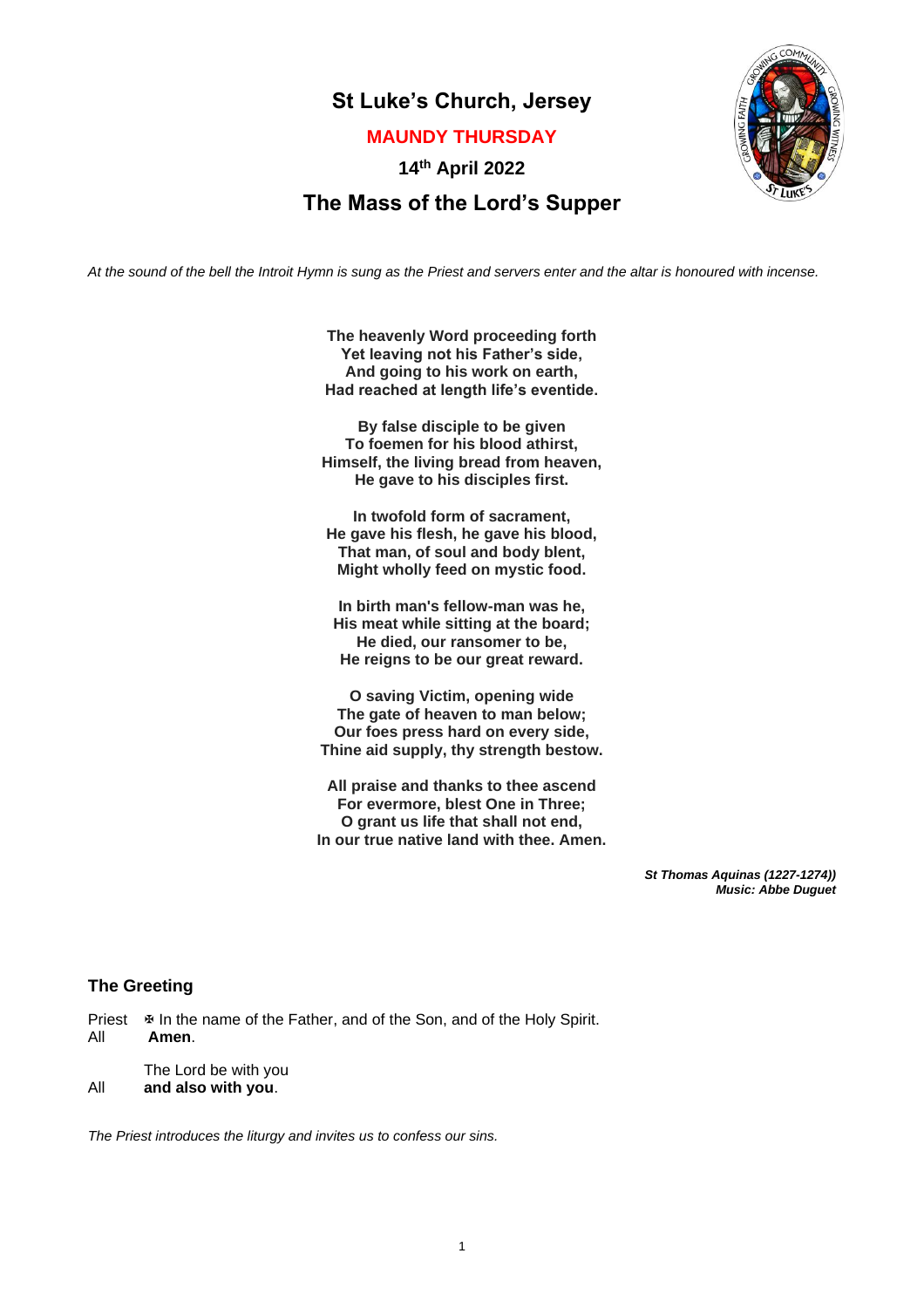# **The Penitential Rite**

| All | Lord, have mercy.<br>Lord, have mercy.     |
|-----|--------------------------------------------|
| All | Christ, have mercy.<br>Christ, have mercy. |
| All | Lord, have mercy.<br>Lord, have mercy.     |

*The Priest says a Prayer for Forgiveness.*

### **Gloria in Excelsis**

*(The choir sings)*

Glory to God in the highest, and peace to his people on earth.

Lord God, heavenly King, almighty God and Father, we worship you, we give you thanks, we praise you for your glory.

Lord Jesus Christ, only Son of the Father, Lord God, Lamb of God, you take away the sin of the world: have mercy on us; you are seated at the right hand of the Father: receive our prayer.

For you alone are the Holy One, you alone are the Lord, you alone are the Most High, Jesus Christ, with the Holy Spirit. in the glory of God the Father. Amen.

# **The Opening Prayer**

*The Priest says the prayer for the day*

## **The Liturgy of the Word**

Since in Jesus, the Son of God, we have the supreme high priest who has gone through to the highest heaven, we must never let go of the faith that we have professed. For it is not as if we had a high priest who was incapable of feeling our weaknesses with us; but we have one who has been tempted in every way that we are, though he is without sin. Let us be confident, then, in approaching the throne of grace, that we shall have mercy from him and find grace when we are in need of help.

 Every high priest has been taken out of mankind and is appointed to act for men in their relations with God, to offer gifts and sacrifices for sins; and so he can sympathise with those who are ignorant or uncertain because he too lives in the limitations of weakness. That is why he has to make sin offerings for himself as well as for the people. No one takes this honour on himself, but each one is called by God, as Aaron was. Nor did Christ give himself the glory of becoming high priest, but he had it from the one who said to him: *You are my son, today I have become your father,* and in another text: *You are a priest of the order of Melchizedek, and for ever.*

 During his life on earth, he offered up prayer and entreaty, aloud and in silent tears, to the one who had the power to save him out of death, and he submitted so humbly that his prayer was heard. Although he was Son, he learnt to obey through suffering; but having been made perfect, he became for all who obey him the source of eternal salvation and was acclaimed by God with the title of high priest *of the order of Melchizedek.*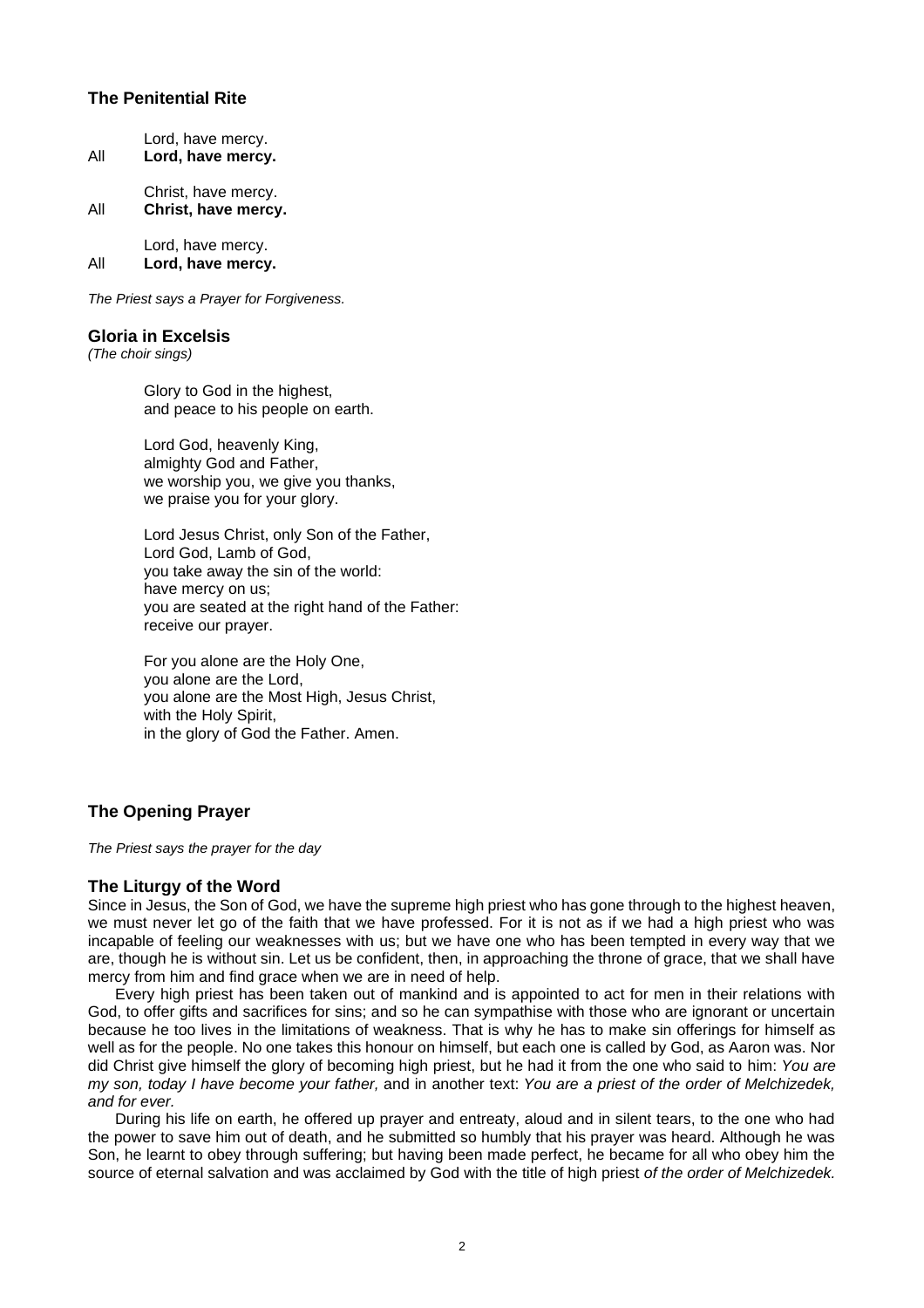This is the word of the Lord.

All **Thanks be to God**.

# **The Responsorial Psalm**

The blessing-cup that we bless is a communion with the blood of Christ.

All **The blessing-cup that we bless is a communion with the blood of Christ.**

How can I repay the Lord for his goodness to me? The cup of salvation I will raise; I will call on the Lord's name.

## All **The blessing-cup that we bless is a communion with the blood of Christ.**

O precious in the eyes of the Lord is the death of his faithful. Your servant, Lord, your servant am I; you have loosened my bonds.

## All **The blessing-cup that we bless is a communion with the blood of Christ.**

A thanksgiving sacrifice I make; I will call on the Lord's name. My vows to the Lord I will fulfil before all his people.

## All **The blessing-cup that we bless is a communion with the blood of Christ.**

# **The Gospel Acclamation**

Praise to you, O Christ, King of eternal glory

I give you a new commandment: love one another just as I have loved you, says the Lord.

# All **Praise to you, O Christ, King of eternal glory**

# **The Gospel**

The Lord be with you

- All **and also with you**
- Hear the Gospel of our Lord Jesus Christ according to John
- All **Glory to you, O Lord.**

It was before the festival of the Passover, and Jesus knew that the hour had come for him to pass from this world to the Father. He had always loved those who were his in the world, but now he showed how perfect his love was.

They were at supper, and the devil had already put it into the mind of Judas Iscariot son of Simon, to betray him. Jesus knew that the Father had put everything into his hands, and that he had come from God and was returning to God, and he got up from table, removed his outer garment and, taking a towel, wrapped it round his waist; he then poured water into a basin and began to wash the disciples' feet and to wipe them with the towel he was wearing. He came to Simon Peter, who said to him, 'Lord, are you going to wash my feet?' Jesus answered, 'At the moment you do not know what I am doing, but later you will understand.' 'Never!' said Peter 'You shall never wash my feet.' Jesus replied, 'If I do not wash you, you can have nothing in common with me.' 'Then, Lord,' said Simon Peter 'not only my feet, but my hands and my head as well!' Jesus said, 'No one who has taken a bath needs washing, he is clean all over. You too are clean, though not all of you are.' He knew who was going to betray him, that was why he said, 'though not all of you are.'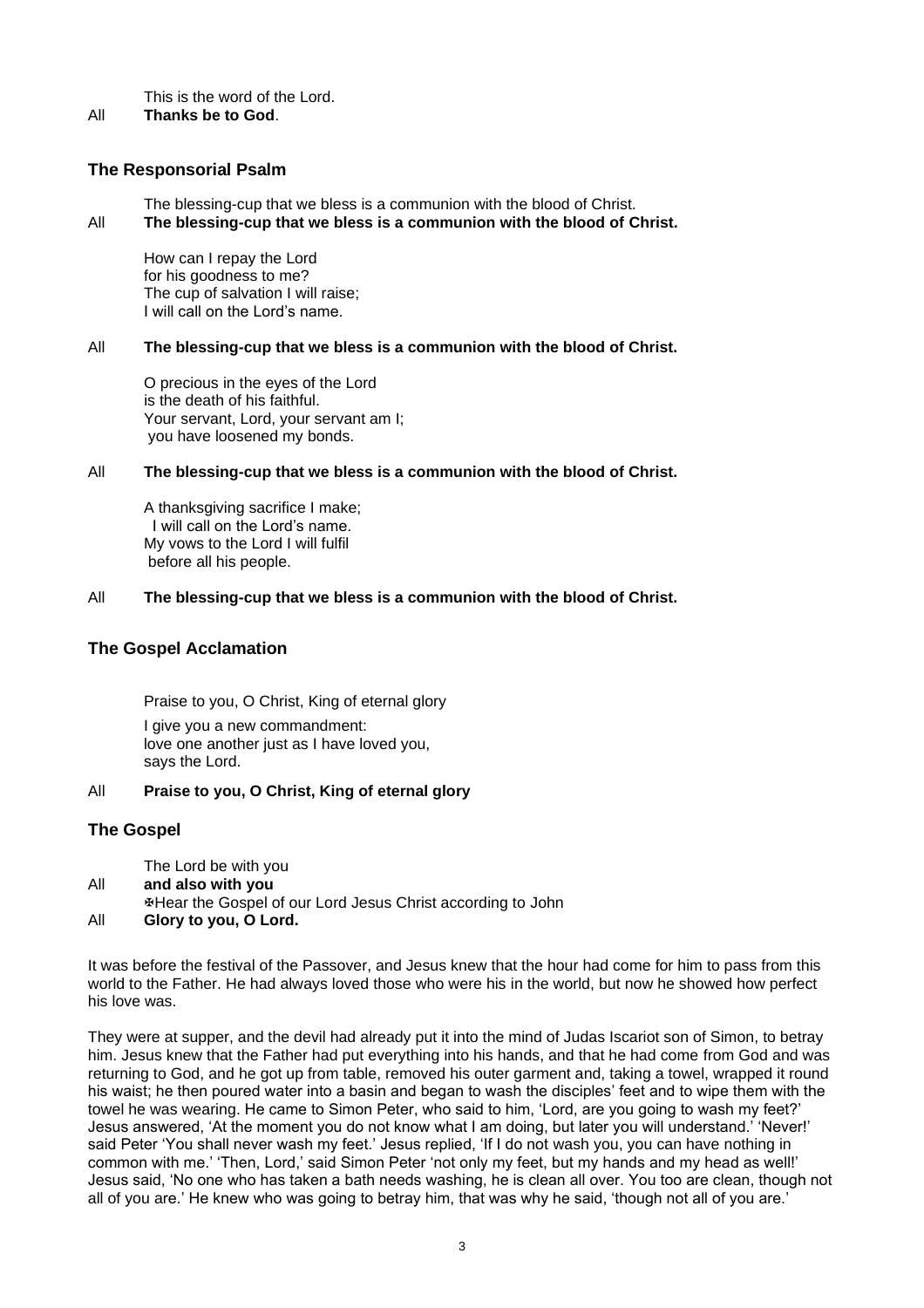When he had washed their feet and put on his clothes again he went back to the table. 'Do you understand' he said 'what I have done to you? You call me Master and Lord, and rightly; so I am. If I, then, the Lord and Master, have washed your feet, you should wash each other's feet. I have given you an example so that you may copy what I have done to you.'

This is the Gospel of the Lord. All **Praise to you, O Christ.**

# **The Homily**

# **The Washing of the Feet**

*During this, the choir will sing an anthem.*

## **The Intercession**

Father, on this, the night he was betrayed, your Son Jesus Christ washed his disciples' feet. We commit ourselves to follow his example of love and service. Lord, hear us

## All **and humble us.**

On this night he prayed for his disciples to be one. We pray for the unity of your Church. Lord, hear us

#### All **and unite us.**

On this night, he prayed for those who were to believe through their message. We pray for the mission of your Church. Lord, hear us

### All **and renew our zeal.**

On this night, he commanded them to love, but suffered rejection himself. We pray for the rejected and unloved. Lord, hear us

# All **and fill us with your love.**

On this night, he reminded them that if the world hated them, it hated him first. We pray for those who are persecuted for their faith. Lord, hear us

# All **and give us your peace.**

On this night, he accepted the cup of death and looked forward to the new wine of the kingdom. We remember those who have died in the peace of Christ. Lord, hear us

### All **and welcome all your children into paradise.**

# **The Liturgy of The Eucharist**

## **The Peace**

*The Priest introduces the Peace, and then says*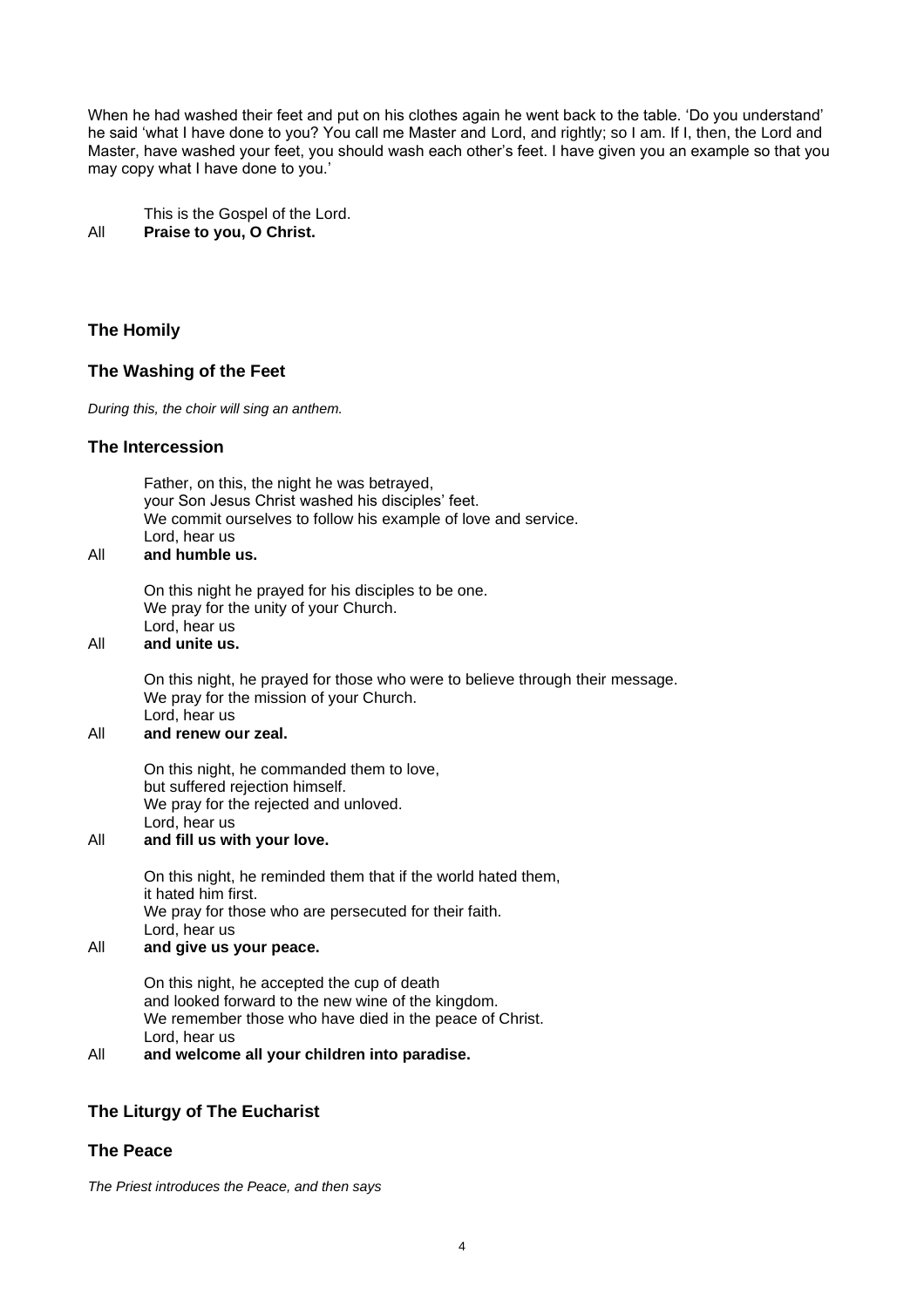The Peace of the Lord be always with you All **and also with you**.

*As the gifts of bread and wine are prepared on the altar, we sing*

**O thou, who at thy Eucharist didst pray that all thy Church might be for ever one, grant us at every Eucharist to say with longing heart and soul, 'Thy will be done.' Oh, may we all one Bread, one Body be, one through this Sacrament of unity.**

**For all thy Church, O Lord, we intercede; make thou our sad divisions soon to cease; draw us the nearer each to each, we plead, by drawing all to thee, O Prince of Peace: thus may we all one Bread, one Body be, one through this Sacrament of unity.**

**We pray thee too for wanderers from thy fold; O bring them back, good Shepherd of the sheep, back to the faith which saints believed of old, back to the Church which still that faith doth keep: soon may we all one Bread, one Body be, one through this Sacrament of unity.**

**So, Lord, at length when sacraments shall cease, may we be one with all thy Church above, one with thy saints in one unbroken peace, one with thy saints in one unbounded love: more blessèd still, in peace and love to be one with the Trinity in Unity.**

> *Words: William Turton (1856-1938) Music: Orlando Gibbons (1583-1625)*

*The Priest then invites us to join in the offering of the Eucharist*

Pray, my brothers and sisters, that this our sacrifice may be acceptable to God the almighty Father. All **May the Lord accept this sacrifice at your hands, for the praise and glory of his name, for our good, and the good of all his Church.** 

*The Priest says the Prayer over the Gifts*

## **The Eucharistic Prayer**

The Lord be with you

All **And also with you**

Lift up your hearts

All **We lift them to the Lord**

Let us give thanks to the Lord our God All **It is right to give him thanks and praise**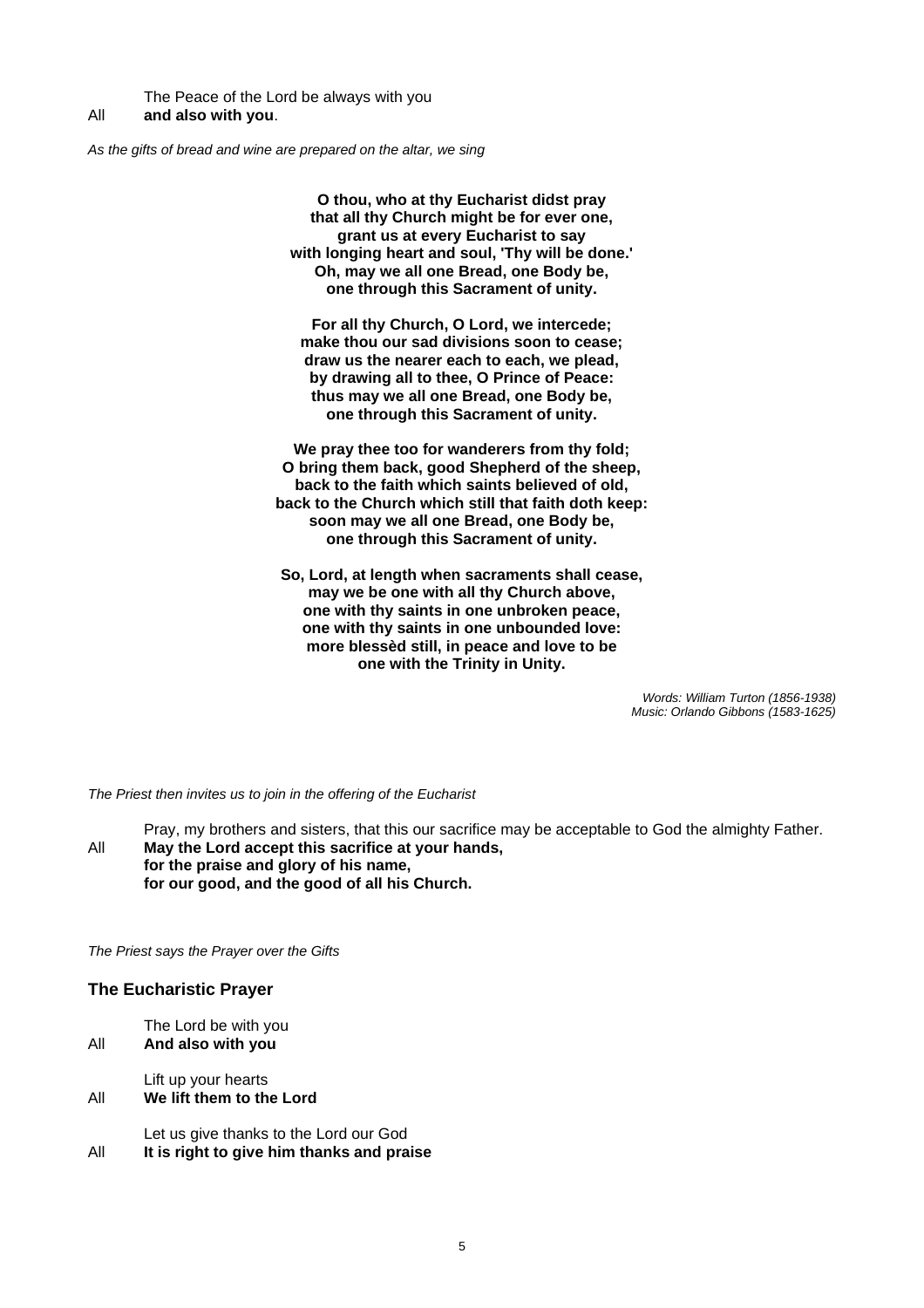*The Priest sings Preface for the day, at the end of which the choir sing*

Holy, holy, holy Lord, God of power and might, heaven and earth are full of your glory. Hosanna in the highest.

Blessed is he who comes in the name of the Lord. Hosanna in the highest.

*After the words of Jesus in the Last Supper*, *the Priest says*

Christ is the bread of life:

All **When we eat this bread and drink this cup, we proclaim your death, Lord Jesus, until you come in glory.**

*The Prayer ends in praise of the Father and we give our acclamation:*

All **Amen.**

# **The Lord's Prayer**

*The Priest invites us to join in the Lord's Prayer* 

All **Our Father, who art in heaven, hallowed be thy name; thy kingdom come; thy will be done; on earth as it is in heaven. Give us this day our daily bread. And forgive us our trespasses, as we forgive those who trespass against us. And lead us not into temptation; but deliver us from evil. For thine is the kingdom, the power, and the glory, for ever and ever. Amen.** 

## **Breaking of the Bread**

*The Priest breaks the consecrated bread and says*

We break this bread to share in the body of Christ. All **Though we are many, we are one body, because we all share in one bread.**

# **Agnus Dei**

*The following is sung by the choir*

All Lamb of God, you take away the sin of the world, have mercy on us. Lamb of God, you take away the sin of the world, have mercy on us. Lamb of God, you take away the sin of the world, grant us peace.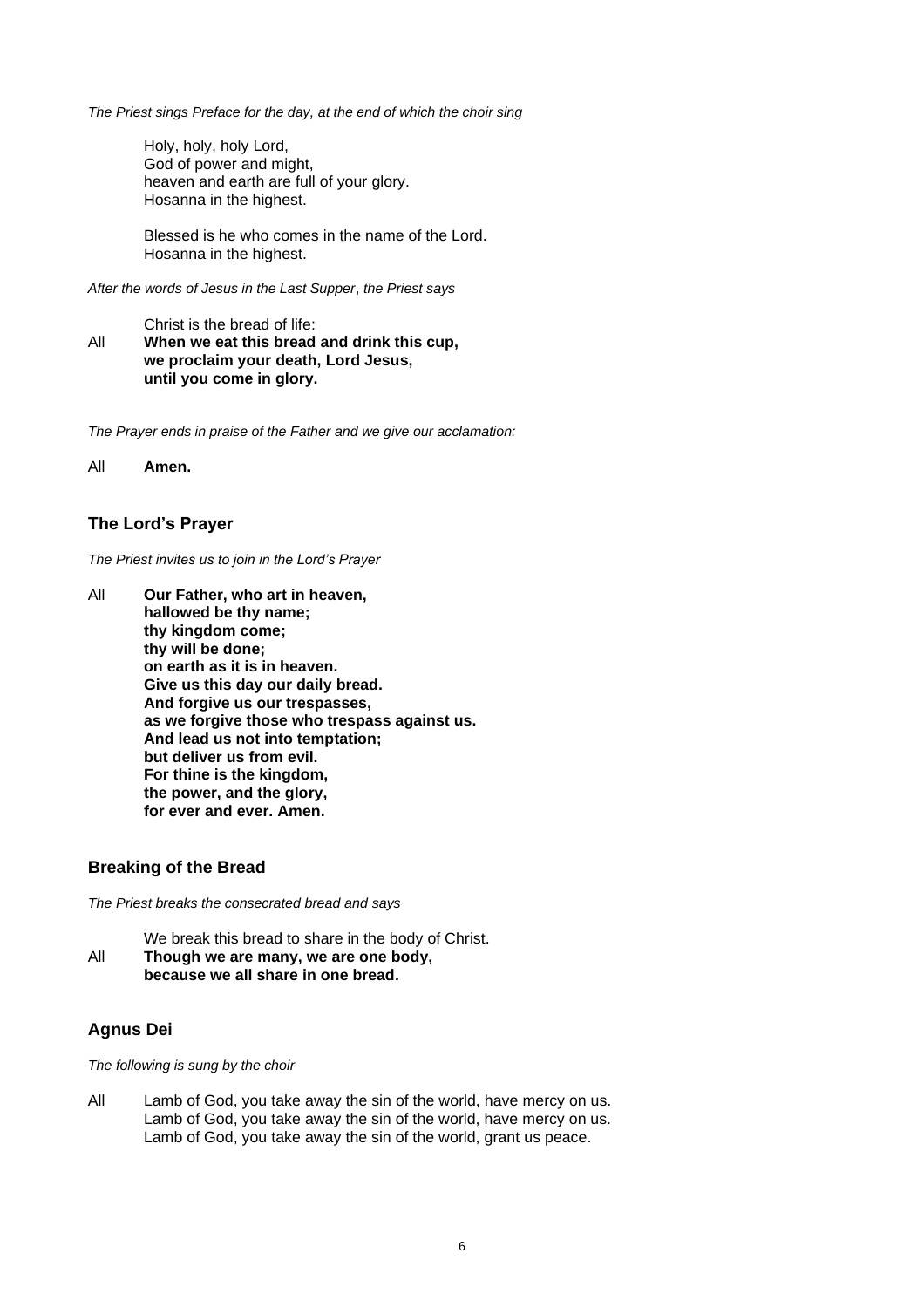#### *The Priest invites us to receive a spiritual Communion*

This is the Lamb of God who takes away the sins of the world. Blessed are those who are called to his supper.

All **Lord, I am not worthy to receive you, but only say the word and I shall be healed**.

*and we say together*

**My Jesus, I believe that you are present in the Most Holy Sacrament. I love you above all things, and I desire to receive you into my soul. Since I cannot at this moment receive you sacramentally, come at least spiritually into my heart. I embrace you as if you were already there and unite myself wholly to you. Never permit me to be separated from you. Amen.**

*The Priest and congregation present in the church now receive Communion.* 

*During holy communion the choir will sing an anthem*

### **Prayer after Communion**

Lord Jesus Christ, we thank you that in this wonderful sacrament you have given us the memorial of your passion: grant us so to reverence the sacred mysteries of your body and blood that we may know within ourselves and show forth in our lives the fruit of your redemption, for you are alive and reign, now and for ever. **Amen**.

# **The Transfer of the Eucharist**

As the Priest and servers kneel before the altar, the processional hymn begins. The Priest then carries the Blessed Sacrament in procession to the Altar of Repose, where it will remain for the Watch of the Passion.

> **Of the glorious body telling, O my tongue, its mysteries sing, and the blood, all price excelling, which the world's eternal King, in a spotless womb once dwelling, shed for this world's ransoming.**

**Given for us, for us descending, of a virgin to proceed, Man with man in converse blending, scattered he the gospel seed, till his sojourn drew to ending, which he closed in wondrous deed.**